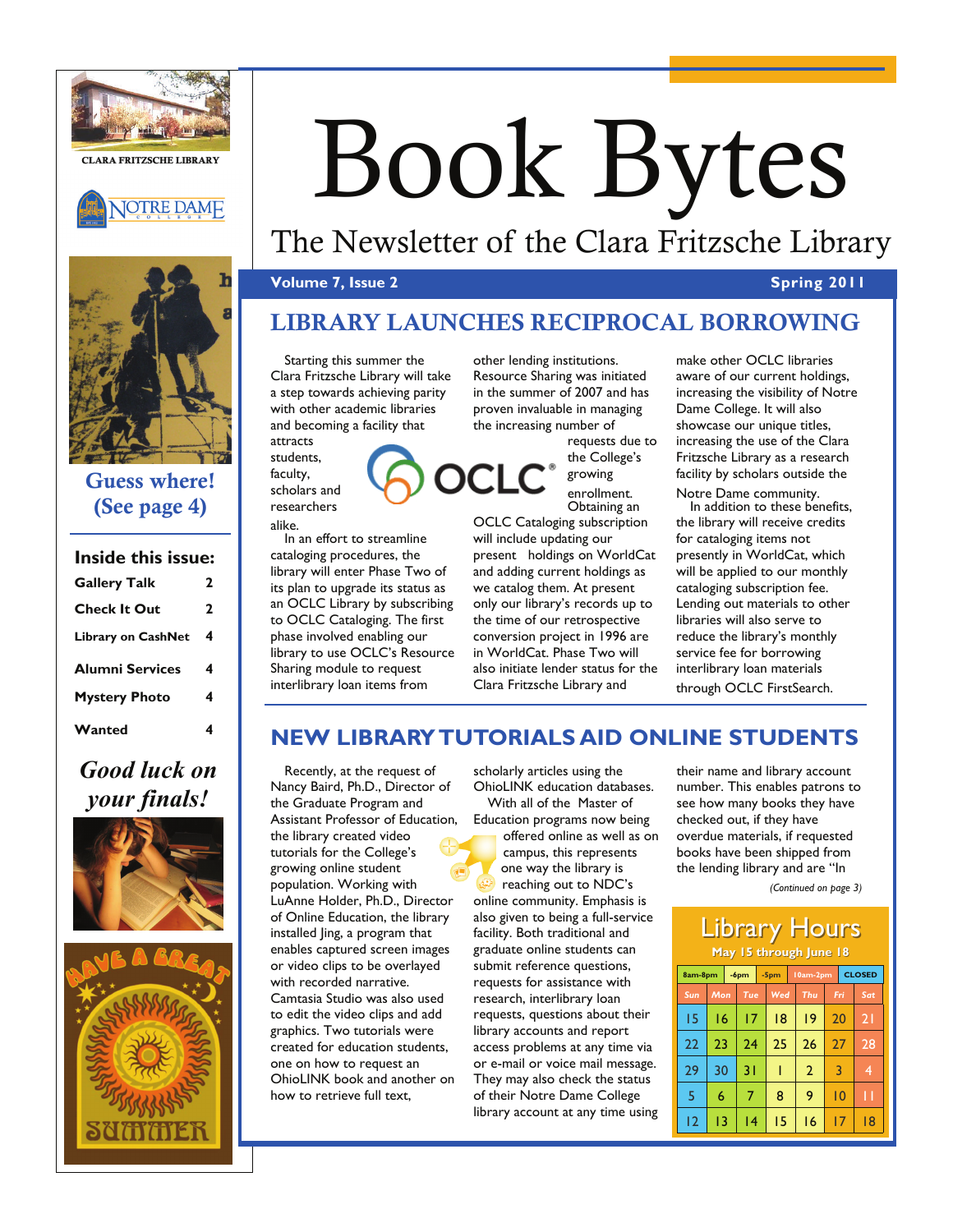#### **Page 2 Book Bytes**

#### Gallery Talk

#### *Now Showing in our Gallery—*

There is still time to catch the Clara Fritzsche Library's latest exhibit, "Little Prints and Princesses," a solo exhibit by internationally-known, award-winning photographer Janet Century. The aptly-named exhibit covers over 25 years of photographing children worldwide. The subject continues to holds a special fascination for the

artist. For Century, the act of photographing children "captures an essential element of what it means to be human. Embodied in the unpretentious body language characteristic of a child's un-self consciousness is a message we can all

relate to, regardless of our age or life experience." The show will run through May 31, 2011.

#### Coming This Summer— "Painting With Thread"

The Clara Fritzsche Library will host "Painting with Thread," a showing of embroidered works by Eugenia Vainberg. Vainberg's technique involves using thousands of tiny silk stitches to reproduce famous works of art. The delicacy of the stitchery creates a fluidity that makes then seem more like actual drawings or paintings recreated in thread rather than needlework. Of her work, the artist says, "Colors

are music to me. Tonalities of colors, shades and hues create the feeling of melodies in me. Embroidery became an important part of my life, a way of self expression and reflection. It is very exciting to translate from the languages of different media into the tongue of embroidery." The show will run from June 16 to

August 6, 2011. An opening reception will be held on Thursday, June 16th from 5:00 to 7:00 p.m.

Vainberg was born in the shtetl of Izyaslavl, Khmelnitsky district, Ukraine, in 1928. In 1932 her family

Trained as a sociologist, Century received her B.A. from Beloit College in Wisconsin. She attended

the Cooper School of Art and the Gestalt Institute and continues to hone her skills by taking additional classes at Cuyahoga Community College and

background in the behavioral sciences informs her art, allowing her to see the world with a compassionate viewpoint that illuminates the human condition and teaches us something about ourselves. For Century the *Janet Century* 

challenge is to capture what lies beneath the surface while photographing only the surface.

moved to Kiev. Vainberg's father was a prominent engineer and

scientist and head of the Department of Structural Mechanics in the Kiev Institute Civil Engineering, of which he was one of the founders. Her mother was a linguist specializing in English. Her family endured much deprivation and hardship due to Stalin's purges and the war. In 1938, two

> and killed in Moscow's infamous Lubyanka Prison. Her father was arrested and tortured. When Germany bombed Kiev in 1941 he put Vainberg, her mother and her sister on a train to the east. During World War II, from 1941-1944, they lived in Kuybishev (former Samara) on the Volga River. Her

aunt and three cousins did not leave and were later shot by the Germans

"Mask"

when they tried to flee on foot. After the war the family reunited when they moved back to Kiev. Vainberg lived there until 1977,

When this is achieved, the convergence of form, light and composition illuminates the connection that



attending photographic workshops.

Century's

of Planet Earth and reminds us of our similarities. Century has been photographing professionally since

binds all inhabitants

the late 1970s.

During that time she has established a successful career for herself, skillfully balancing commerce and artistry in work. Her extensive experience includes corporate, editorial and fine art photography. A partial list of Century's corporate clients include The Cleveland Foundation, Cleveland Clinic, University Hospitals, Case Western Reserve University, Thompson Hine, Great Lakes Publishing, the Cleveland Museum of Art, Cleveland Botanical Gardens, the Western Reserve Historical Society, McKinsey & Co. and the American Federation of Teachers among others. Century's *(Continued on page 3)* 

when she, with her two children in tow, immigrated to America. From

September of 1977 until the present she has lived in Cleveland and worked as an editor for the business information company called Predicasts (Predictions and Forecasts) in University Circle until her retirement in1992. Vainberg started to do embroidery at the age of eight in an attempt "Cardinals"

to bring beauty into her drab surroundings. Her family occupied one room in a communal apartment (five families in five rooms with a common kitchen and bathroom). Their room was divided by an ugly wooden screen to create a sense of privacy. According to Vainberg, "this word does not

exist in the Russian language, nor does the concept of privacy itself.' She embroidered several

large pieces for this screen. This was a tremendous project for a "Dimitry Shostakovich II"

girl of her age but the end result was *(Continued on page 3)* 

EM 1945



*A Walk in the Park: Greater Cleveland's New and Reclaimed Green Spaces* 

**by Diana Tittle with ParkWorks; photographs by Janet Century (Ohio University Press, 2002) Copies are now on sale at the library at \$15.00 each.** 

Cleveland's "Emerald Necklace," the most interconnected and extensive city park systems in the US is indeed one of the jewels of the Greater Cleveland area. Founded in 1917, the Cleveland Metroparks system is the oldest park system in Ohio and now encompasses over 20,000 acres of parkland. You can travel from the mouth of the Rocky River to the woods outside of Chagrin Falls without ever leaving the park. But steadily and quietly since the 1970s a green revolution was taking place in



northeastern Ohio. This book profiles fourteen diverse sites and the people behind their revitalization that

demonstrate the grass-roots strength and growing momentum of the regional parks movement. The green spaces featured in the book include playgrounds, pocket parks, neighborhood and community parks, state and federal parklands and nature preserves, which, taken together, form an unparalleled urban parks network. This beautifully illustrated and wellresearched book invites the reader to experience the unique charms and ambiance of each park profiled, as well as to learn something about its history.

*(Continued on page 3)* 

#### Upcoming Events **June 16-August 6, 2011 "Painting With Thread" embroidery by Eugenia Vainberg Opening reception: Thursday, June 16 from 5:00 to 7:00 p.m.** *This event is free and open to the public.*  For more information on this and other library exhibits, contact Karen Zoller at x5267

or [kzoller@ndc.edu](mailto:kzoller@ndc.edu?subject=Upcoming%20Library%20Events)



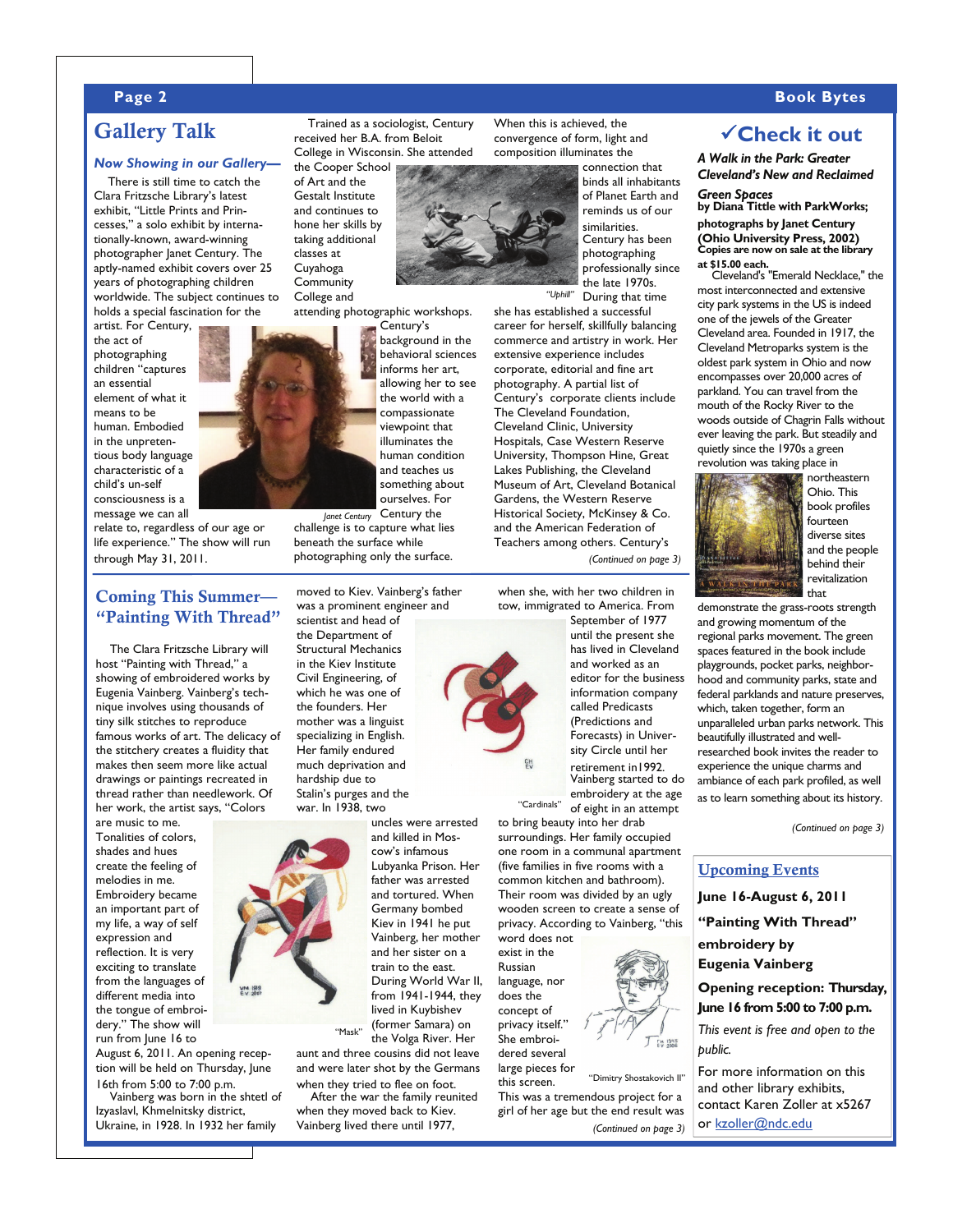#### **Volume 7, Issue 2 Page 3**

(Continued from page 2)<br>camera work can also be seen in numerous local and national publications, including *Crain's Cleveland Business*, *CASE Magazine*, *Shaker Life*, *American Teacher*, *Inside Business*, the *New York Times*, the *Wall Street Journal*, *Newsweek*, *Black Enterprise*, *Ladies Home Journal*, and *John Carroll Magazine* and in 2002 she received an Excellence in Journalism Award from The Press Club of Cleveland.

Century exhibits her work frequently in juried and solo shows and has received worldwide recognition for her art. Past exhibits include the Cleveland Museum of Art 1983 May Show where she received First Place in Photography; the 2005 Black and White Spider Awards for excellence in black and white photography, where she received Honorable Mention for two photographs; the 2006 Art of Photography Show in San Diego, California; and "Cinema 01," an exhibit of cinema-inspired artwork, at the Kenneth Paul Lesko Gallery in Cleveland. In 2005 Century's photograph "Embrace" won first

place in the lifestyle category of the .<br>Women in Photography International's "Beauty: Camera Eye of the Beholder" competition, an international online juried

photographic exhibition. Century has also made forays into the literary world. She collaborated with Diane Tittle on the lavishly illustrated book *A Walk in the Park: Greater Cleveland's New and Reclaimed Green Spaces* (Ohio University Press, 2002). The book was well-received, with one reviewer stating "Tittle's thoroughly researched text is complemented by Janet Century's vivid color photos." Her work is also represented in two prestigious photographic anthologies, *The World's Greatest Black and White Photography No. 1* (Book Basil Publishing, 2007) and *10,000 Eyes: The American Society of Magazine Photographers' Celebration of the 150th Anniversary of Photography*  (Eastman Kodak/Thomasson-Grant, 1991). Other photography credits include *Images of the Heart,* Cleveland's Bicentennial collection, *To Heal a Nation*, a photo essay book about the Vietnam War

Memorial and *Steel Town Story*, commemorating Kobe Steel's 100 year anniversary. Century's photos have also graced the covers of several books.

Century resides in Cleveland Heights, OH and runs her own photography studio based in Cleveland's Little Italy neighborhood. An online portfolio of her work may be viewed at her web site: www.janetcentury.com.

Over 60 people attended the opening reception held on April 26 and several pieces were sold. With prices starting at \$5.00 for the artist's series of Bible note cards and  $$10.00$  for matted  $8 \times 10$ prints, there is something for everyone. The exhibit is free and open to the public and may be viewed during library hours: Monday-Thursday 8 a.m. to 10 p.m.; Friday 8 a.m. to 5 p.m.; Saturday 9 a.m. to 5 p.m.; Sunday 1 -10 p.m. After May 13th, check the library web site for summer hours: www.notredamecollege.edu/library. For further information contact Karen Zoller at 216.373.5267 or at [kzoller@ndc.edu.](mailto:kzoller@ndc.edu?subject=Century%20Exhibit)

*(Continued from page 1)* 

transit," if requested books have arrived or if they owe any fines or fees. They may also renew their books online.

The new tutorials are being loaded into the College's online campus site by Learning House and will be available for online students in time for summer classes. Based on the success of this project, the library plans to create additional tutorials to be added to the library's web site in the near future.



*Cleveland: Continuing the (Continued from page 2)* 

#### *Renaissance*  **by Fred Griffith and Barney**

**Taxel (Towery Publishing, 2007)** 

Emmy-winning television personality Griffith presents a personal history of the city he has called home for more than forty years, chronicling its rise as an industrial power, to its dark days of factory closings and default, to the optimism of the bicentennial celebration and subsequent economic growth. The narrative is accompanied by photographs from the area's finest photographers representing all facets of life in this renaissance city. Also included are profiles of the corporations, businesses, professional groups and community service organizations that have helped shape Cleveland.

#### *10,000 Eyes: The ASMP's Celebration of the 150th*

# *Anniversary of Photography*  **American Society of Magazine**

**Photographers (Eastman Kodak/Thomasson-Grant, 1991)** 

An anthology of some of the finest work from the 5,000 members of The American Society of Magazine Photographers, the selection draws upon each of the photographic disciplines—advertising, editorial and fine art. A panel of top editors considered more than 13,000 images submitted by ASMP members, among them some of the country's most respected photographers. The best 181 of these photographs chosen to be showcased in *10,000 Eyes*  represent the full range of American photography.

*The World's Greatest Black & White Photography No.1: A Collection of Photographs from Black and White Spider Awards* 

#### **Basil O'Brien**

**(Book Basil Publishing, 2007)**  Three years in the making and

over 13,000 images screened, this book is a special collection featuring 454 winning and nominated images from the world over by the Spider Fellows. The jury, comprised of industry leaders and creative forces in the field, short-listed the nominees to a 1,500 roll of honor before deciding on those that made the final cut. The result is a compilation of some of the most arresting black and white images in contemporary photography.

(Continued from page 2)<br>delightful-the room shining with the colors and design. Amazingly, Vainberg was able to find embroidery thread to continue with her projects. During that period she designed and made a pillow cover of many flowers. Paraphrasing the prominent 20th century Russian novelist Yuri Olesha, who said "no day without writing a line," for Vainberg it is "no day without stitching." Unfortunately, it was not always possible. For 21 years Vainberg did no embroidery at all. It was not until 1977 when she became involved with an American quilting group that she resumed her stitching. Through the years she has produced a vast body of work consisting of hundreds of pieces.

Vainberg's subject matter is varied. She is attracted to the "minimal realism" of Cincinnati graphic artist Charley Harper and has reproduced many of his whimsical wildlife prints, as well as works of Paul Klee, Picasso, Matisse, Mondrian and many others. Vainberg also uses the art of needlework to convey a cultural history of Russia in the early 20th century before Stalin, particularly focusing on Russian, French and Jewish artists, such as Marc Chagall and Vassily Kandinsky. She also

stitches portraits of Soviet writers and actors well known in Russia but less familiar to Americans. Vainberg feels that this would not have been possible if she were not living in the USA with its many freedoms.

Vainberg resides in the Coventry Road neighborhood of Cleveland Heights, where she has lived since arriving from the Soviet Union. Her apartment is filled with examples of her brightly colored artwork. She exhibits her work regularly in the Cleveland area and has had shows at the Humphrey Atrium Gallery at University Hospitals, the Howson Gallery at Judson Park, Tommy's Restaurant, the South Euclid-Lyndhurst Branch of the Cuyahoga County Public Library and Loganberry Books.

The exhibit will be free and open to the public and may be viewed during library hours. Check the library web site at www.notredamecollege.edu/library for summer hours. For further

information about the exhibit, contact Karen Zoller at

216.373.5267 or [kzoller@ndc.edu](mailto:kzoller@ndc.edu?subject=Vainberg%20Exhibit).